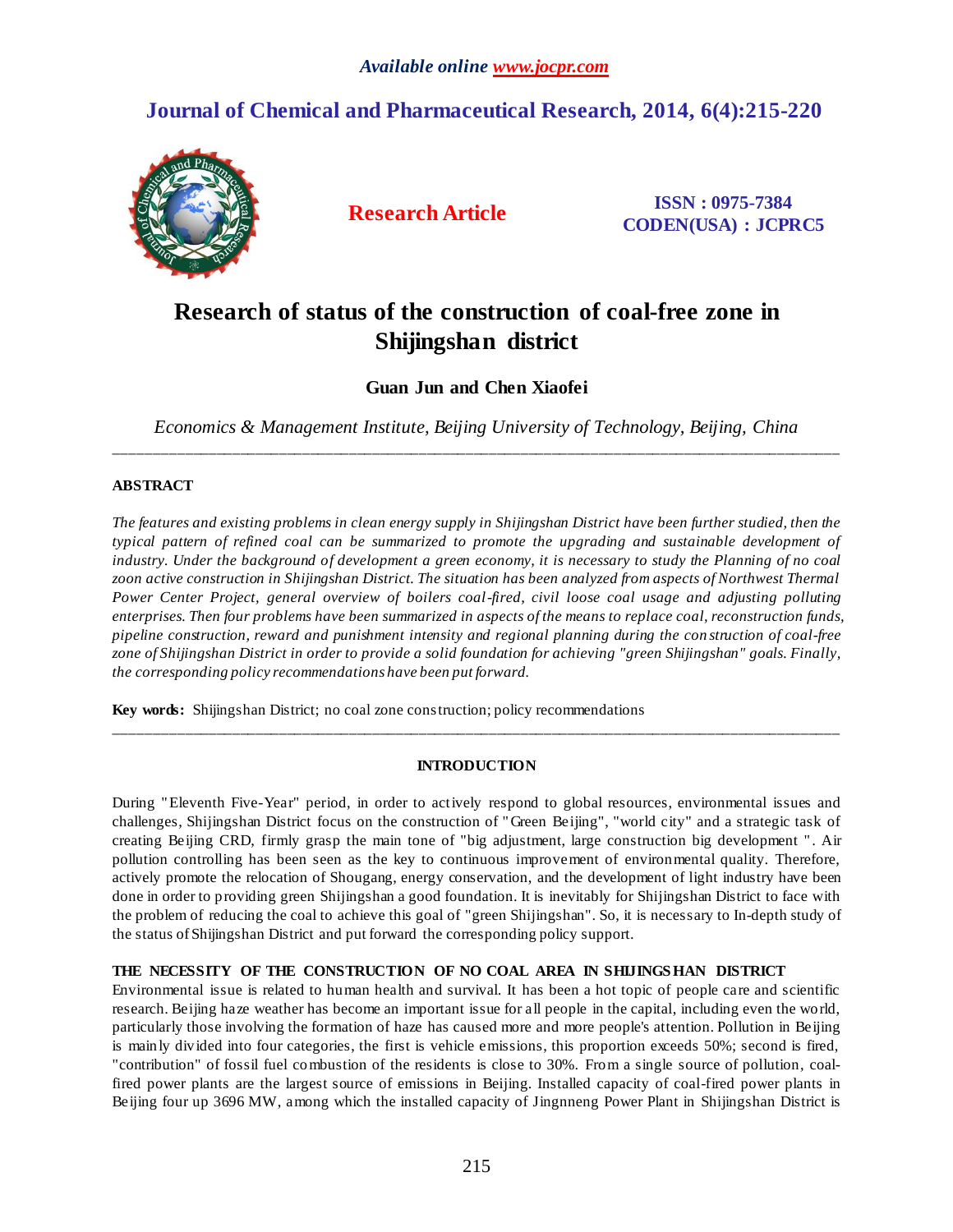1180 MW, and it annually burns 10 million tons of coal accounting for half of the total coal of Beijing. It can be seen that reducing the coal of Shijingshan District is important for Beijing.

*\_\_\_\_\_\_\_\_\_\_\_\_\_\_\_\_\_\_\_\_\_\_\_\_\_\_\_\_\_\_\_\_\_\_\_\_\_\_\_\_\_\_\_\_\_\_\_\_\_\_\_\_\_\_\_\_\_\_\_\_\_\_\_\_\_\_\_\_\_\_\_\_\_\_\_\_\_\_*

Therefore, It is meaningful for Shijingshan District to further study of characteristics and problems of clean energy supply in and summarize and refine typical pattern of coal reduction work, and promote the upgrading and sustainable development of the industry in the context of pioneering the development of a green economy The achievements of such studies will play a positive role for the development direction of the long-term phase of construction in Beijing.

### **STATUS ANALYSIS OF THE CONSTRUCTION OF COAL—FIRED DISTRICT IN SHIJINGS HAN**

Total coal usage of Shijingshan District 5,375,960 tons in 2012, among them, power plants, industrial boilers and other civilian bulk coal respectively accounted for 99.15%, 0.15% and 0.7%, respectively.



As the main areas for winter heating in Beijing, coal-fired boilers for heating has became a major focus of the problem of Shijingshan District in building no coal-free zone. A large amount of coal consumed annually energy. Thus, coal-fired boiler renovation project is the focus of construction of clean energy in Shijingshan District.

| NO. | Heating unit name                                     | Area<br>(acres) | Number of<br>units $*$ tons of<br>steam | Heating area<br>ten thousand<br>square meters) | Reduce the amount<br>of coal<br>(ten thousand ons) |
|-----|-------------------------------------------------------|-----------------|-----------------------------------------|------------------------------------------------|----------------------------------------------------|
|     | Beijing Xing Gimhae real property management center   | 5.3             | $3*20$                                  | 62                                             | 1.2                                                |
|     | Ma Yu Industry and Trade Company                      | 165             | $19*33$                                 | 29                                             | 0.39                                               |
|     | Beijing Lugu central heating plant                    | 52.5            | $4*40, 1*65$                            | 210                                            | 5.2                                                |
| 4   | Beijing Heavy Electric Machinery Works                | 37.5            | $3*41$                                  | 163                                            | 4.5                                                |
|     | Beijing Shougang Machinery Co. Heavy Machinery Branch | 15.0            | $5*20$                                  | 12                                             | 1.0                                                |
|     | Total                                                 | 275.3           | 541                                     | 447                                            | 12.29                                              |

|  |  |  | Table 1 The heating providing capacity and coal usage of each unit of Shijingshan District in 2011 |
|--|--|--|----------------------------------------------------------------------------------------------------|
|  |  |  |                                                                                                    |

Note: By the end of 2011, a total of 447 tons of steam coal-fired boilers exist in Shijingshan District, the annual coal consumption is 122,900 tons.

In early 2012, according to the Beijing Municipal Development and Reform Commission related arrangements, Shijingshan District Development and Reform Commission organized a comprehensive diagnostic statistics of small coal-fired boilers, industrial coal-fired boilers. According diagnostic view, there are nine district offices. Small coalfired boilers have existed in eight district offices except for Babaoshan Street area. At the end of 2011, there were 12 small coal-fired boilers (business use), the annual amount of coal usage is 27.62 tons coal; 15656 small coal-fired boilers (home use) and use 4,206 tons coal per year. There are total 15,668 s mall coal-fired boilers in Shijingshan District, the amount of coal usage is 4233 tons.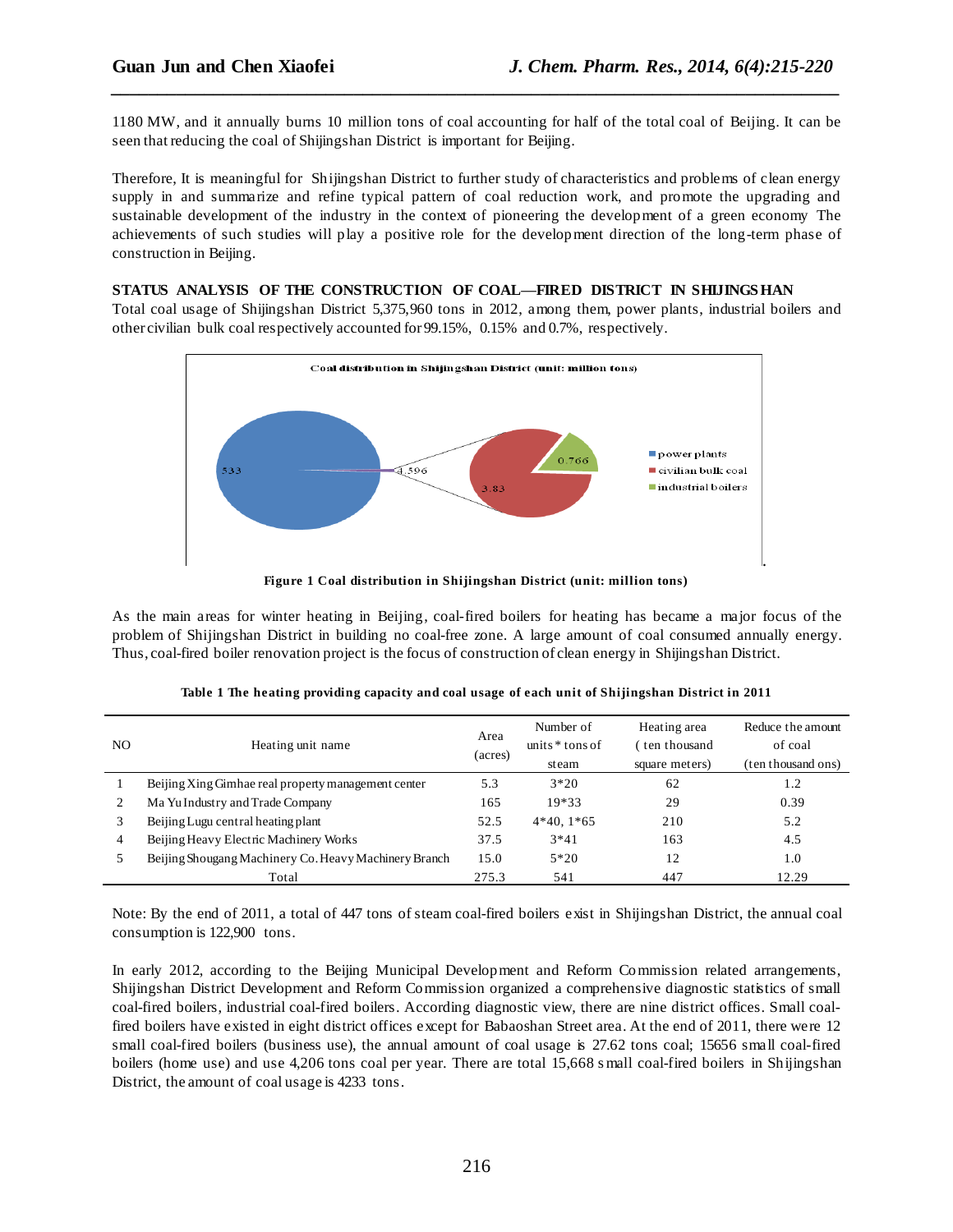|                    | Boiler numberCoal-fired capacityStoves numberCoal-fired capacity |        |            |            |  |  |
|--------------------|------------------------------------------------------------------|--------|------------|------------|--|--|
| <b>Street</b>      | (corporate use)                                                  | (kg)   | (home use) | (kg)       |  |  |
| Jindingjie Street  |                                                                  |        | 1842       | 3684000    |  |  |
| Lugu street        |                                                                  |        | 3338       | 13565000   |  |  |
| Bajiao Street      |                                                                  |        | 949        | 1138800    |  |  |
| Wulishe Street     |                                                                  |        | 1846       | 2215200    |  |  |
| Gucheng Street     |                                                                  |        | 3959       | 6415000    |  |  |
| Laoshan Street     | $\overline{c}$                                                   | 16200  |            |            |  |  |
| Guangniing Street  | 10                                                               | 260000 | 3370       | 15000000   |  |  |
| Babaoshan Street   |                                                                  |        |            |            |  |  |
| Pingguoyuan Street |                                                                  |        | 352        | 44892.5    |  |  |
| Total              | 12                                                               | 276200 | 15656      | 42062892.5 |  |  |

#### **Table 2 Boiler basic situation of Shijingshan District**

*\_\_\_\_\_\_\_\_\_\_\_\_\_\_\_\_\_\_\_\_\_\_\_\_\_\_\_\_\_\_\_\_\_\_\_\_\_\_\_\_\_\_\_\_\_\_\_\_\_\_\_\_\_\_\_\_\_\_\_\_\_\_\_\_\_\_\_\_\_\_\_\_\_\_\_\_\_\_*

At June of 2013, a total of 21,007 households coal exist in Shijingshan district, the coal usage was about 36,500 tons, the specific circumstances is in the following table.

| Belongs streets    | Community Name                 | Coal units (household) | Cooking coal (tons) | Total coal (tons) |
|--------------------|--------------------------------|------------------------|---------------------|-------------------|
|                    | Bianfu community               | 1290                   | 967                 | 1663              |
|                    | Langshan community             | 685                    | 514                 | 880               |
|                    | Xihuancun community            | 4200                   | 2555                | 4823              |
| Pingguoyuan Street | Xijing community               | 700                    | 525                 | 903               |
|                    | Xishanfenglin first community  | 459                    | 344                 | 590               |
|                    | Xishanfenglin second community | 150                    | 112                 | 193               |
| Total              |                                | 7484                   | 5017                | 9052              |
| Babaoshan street   | Qingnianlou community          | 26                     | $\boldsymbol{0}$    | 38.6              |
| Total              |                                | 26                     | $\mathbf{0}$        | 38.6              |
| Lanshan street     | The eleventh yard              | 3                      | 12                  | 16.38             |
|                    | Hejiafen                       | 2437                   | $\mathbf{0}$        | 1219              |
| Total              |                                | 2440                   | 12                  | 1235              |
|                    | Zuzao community                | 94                     | 25                  | 334               |
| Jindingjie street  | Xifu community                 | 71                     | 18                  | 291               |
|                    | Moshilou community             | 377                    | 153                 | 2946              |
| Total              |                                | 542                    | 106                 | 3571              |
|                    | The north community            | 3                      | 20                  | 25                |
|                    | Huantie                        | 18                     | 18                  | 36                |
|                    | Xilubei                        | $\overline{4}$         | $\mathbf{0}$        | $\overline{4}$    |
|                    | Tianxiang                      | 30                     | 5                   | $\mathbf{1}$      |
|                    | Dajie                          | 820                    | 70                  | 1995              |
| Gujie street       | Tiexin                         | 623                    | $\mathbf{0}$        | 1869              |
|                    | Nanbeishashe                   | 1000                   | 500                 | 6500              |
|                    | Shuinnichang                   | $\overline{c}$         | $\mathbf{1}$        | $\overline{2}$    |
|                    | Baimiao                        | 435                    | 35                  | 235               |
|                    | Pangcun                        | 8                      | 10                  | 20                |
| Total              |                                | 2943                   | 659                 | 10687             |
|                    | Jingyang east street           | 757                    | 30                  | 503               |
|                    | Jiangangnanli                  | 138                    | 95                  | 265               |
| Bajiao street      | Guchengnanli                   | 11                     | $\boldsymbol{0}$    | 37                |
|                    | Guchengnanlu                   | 14                     | $\boldsymbol{0}$    | 6.7               |
|                    | Gongyuanbei                    | 3                      | $\boldsymbol{0}$    | 3.6               |

# **Table 3 Shijingshan District cottage areas O verview of coal**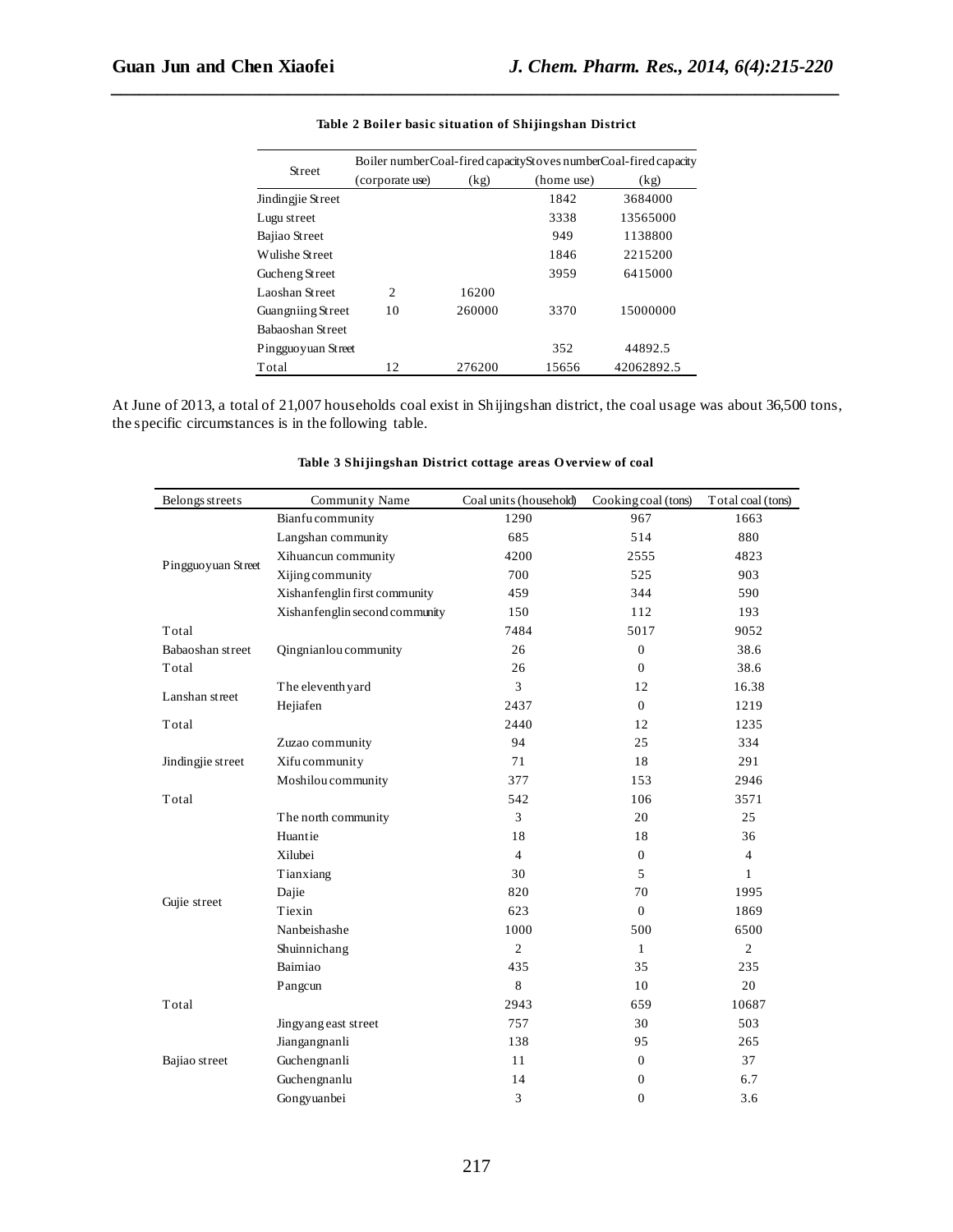|                  | Yangzhuangbeiqu     | 10   | $\Omega$     | 12    |
|------------------|---------------------|------|--------------|-------|
|                  | Yangzhuangzhongqu   | 8    | 1.3          | 2.3   |
|                  | Bajiaolu            | 6    | $\Omega$     | 4.7   |
|                  | Bajiaobeilu         | 10   | $\Omega$     | 6     |
|                  | Bajiaonanli         | 8    | 1            | 5.64  |
|                  | Bajiaobeili         | 1    | $\Omega$     | 1     |
| Total            |                     | 966  | 127.3        | 847   |
|                  | Dongshan community  | 5    | $\mathbf{0}$ | 13.5  |
|                  | Gaojing community   | 26   | $\Omega$     | 93.5  |
| Guangning street | Xinlijie community  | 14   | $\Omega$     | 29.5  |
|                  | Mabei community     | 290  | $\Omega$     | 1045  |
|                  | Manan community     | 721  | $\Omega$     | 1374  |
| Total            |                     | 1056 | $\Omega$     | 2556  |
|                  | Yadong              | 1213 | 200          | 2166  |
| Lugu community   | Yaxi                | 1834 | 370          | 2118  |
|                  | Yanan               | 1430 | 170          | 2010  |
| Total            |                     | 4477 | 740          | 6294  |
|                  | Longensi community  | 336  | $\mathbf{0}$ | 1007  |
| Wulishe Sreet    | Gaojing Community   | 614  | $\Omega$     | 926.5 |
|                  | Heishitou community | 123  | $\Omega$     | 344.4 |
| Total            |                     | 1073 | $\Omega$     | 2278  |

*\_\_\_\_\_\_\_\_\_\_\_\_\_\_\_\_\_\_\_\_\_\_\_\_\_\_\_\_\_\_\_\_\_\_\_\_\_\_\_\_\_\_\_\_\_\_\_\_\_\_\_\_\_\_\_\_\_\_\_\_\_\_\_\_\_\_\_\_\_\_\_\_\_\_\_\_\_\_*

# **THE MAIN PROBLEM OF CONSTRUCTION OF COAL—FREE ZONE IN SHIJINGSHAN**

Through the investigation to construction of no coal-fired in Shijingshan District, district, northwest heating located in Shijingshan District will reduce the total amount of about 6.4 million tons of coal-fired power plants, but the total area in coal usage amount is still about 20 million tons, northwest electric Center only solve about a quarter of coal consumption, coal usage is still a huge amount in Shijingshan. The main reasons for this situation are the following aspects of the problem in the transformation process.

### *A.Pipeline construction defects*

Due to ill-defined range of coal-fired boiler pipeline business unit and gas trunk sparse reasons, common problems exist in the branch pipeline construction. Some units need to build a long branch pipeline to introduce natural gas, thermal energy, and the laying of the pipeline extension need high cost which units participating in the reconstruction project cannot afford. In addition, the current branch network needs to be built by units who are along the line to the construction and can benefit from it, while it is difficult to define the pipeline construction responsibilities clearly as both sides or multi-unit, so management apartment not only need to do a lot of coordination, and often make the building works very long time delay, to a certain extent, it affected the transformation enthusiasm of user.

#### *B.Single means for coal*

For the central region of Shijingshan District, there are mainly two means to achieve no coal zone, namely natural gas and urban heat, for other forms of clean energy, such as electricity, oil, liquefied petroleum gas, solar energy, etc., which cannot be extensive used because of no reliable market supply and price guarantee. Electric heating has been implemented in dozen rural villages, at the same time use of heat pumps, solar and other clean energy for heating have been promoted, but the scope is narrow, not universal.

#### *C. Insufficient Transformation funds*

Without considering relocation fee , only coal-fired boiler room transformation and pipe network investment , average cost is 670,000 yuan on / tons of steam , after taking into account the cost of demolition, renovation costs much higher than this value. 280 million yuan estimated of funds is needed for Shijingshan region to complete transfirmating four coal-fired boiler room. From a fact of Shijingshan District , progress in the transformation of no coal area is not very well, where exist financial pressure. No source of funding is a major problem. General source of funds is include government subsidies , units and other units raised subsidies . But relying on financial allocations administrative institutions, there is no special financial set aside for reconstruction funds , financial subsidies amount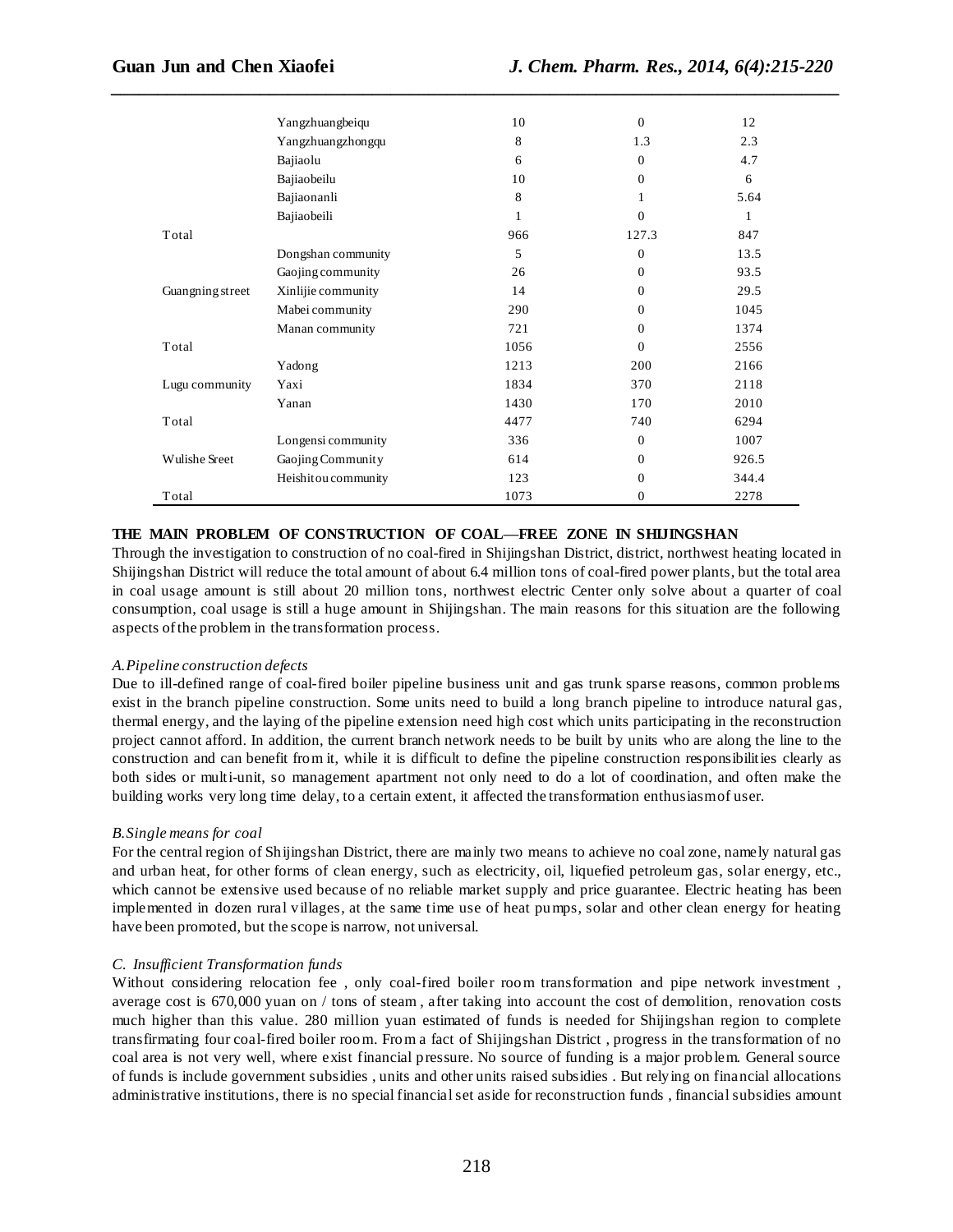account for only 15 % -35 % of the total investment transformation. So ome operational difficulties businesses can not afford and it is still difficult for some companies that have some benefits bear the huge cost of reconstruction (especially network investment ) and operating costs .

*\_\_\_\_\_\_\_\_\_\_\_\_\_\_\_\_\_\_\_\_\_\_\_\_\_\_\_\_\_\_\_\_\_\_\_\_\_\_\_\_\_\_\_\_\_\_\_\_\_\_\_\_\_\_\_\_\_\_\_\_\_\_\_\_\_\_\_\_\_\_\_\_\_\_\_\_\_\_*

## *D. Inadequate reward and punishment*

In the implementation of non-coal-fired boiler area construction and cleaner promotion work, due to inadequate incentives, and no punitive measures, resulting in some coal-fired boiler units still go its own way and not positive improve participation in the transformation of coal-fired facilities or production equipment during the transformation process of the implementation of the project. Many units want to transform the unit also hold a wait and see attitude, delaying the progress of the coal district building, which increased the difficulty of building coal-free zone .

### *E.Many planning contradiction*

Old residential renovation project is one of a priority in the process of no coal zone building of Shijingshan District. Since some narrow roads and high building density of the old city, it is easily entangled with the other lines if gas pipelines are arranged, and the spacing between along buildings is too narrow, the spacing between proposed regulator station and adjacent buildings would be difficult to meet the requirements of the existing fire protection specifications.

In addition, in water source protection areas, the environmental protection department does not allow the construction of underground tanks, while the fire department does not allow the construction of the ground tank. Because of these problems, it is difficult to complete transformation in a short period, which plagued life of old district residents, which is difficult to gain the support of community residents.

# **SUGGESTIONS**

Focusing on above five points, combining with prospects and requirements for China's carbon emissions and energy transformation [1-4], with reference to the construction of clean energy experience abroad [5-9], following five aspects recommendations on the Shijingshan District no coal zones have been put forward.

# *A.Clear job responsibilities, and enhance scientific and technological support*

District and county governments have to implement territorial responsibility, and the construction units, the main responsibility have to implement subject responsibility. They should cooperate to finish coal-fired facility improvement as planned and in accordance with the strict time node. Various functional departments should improve work efficiency, expedite approvals and other related procedures.

### *B.Develop of policies and increase financial support*

Financial support should be increased, and capital investment should be gradually increased. Energy-saving technological transformation, new technologies and products and cleaner production should be promoted, and backward production capacity and environmental protection projects should be eliminated.

# *C. Strict regulatory and quantitative assessment indicators*

The objective assessment should be strictly implemented. Decomposition table should be set up by leading work group of coal reduction. Main co-organizers should be determined in time and the tasks should be assigned to the appropriate departments, industries and enterprises. Internal accountability and reward system and specific measures for implementation of assessment should be established as soon as possible. At the same time environmental upgrading should be accelerated.

# *D. Strengthen co-scheduling and coordinate organizational leadership*

The leading group of Shijingshan District should be responsible to strengthen co-ordination and solve major problems in the work. Further strengthen the comprehensive management of air pollution and thermoelectric Northwest coordination center project. Coordination of linkage among various departments should be strengthened. From all aspects of industrial development, ecological construction, low-carbon energy, environmental protection, recycling, the work of coal-fired reduction should be advanced.